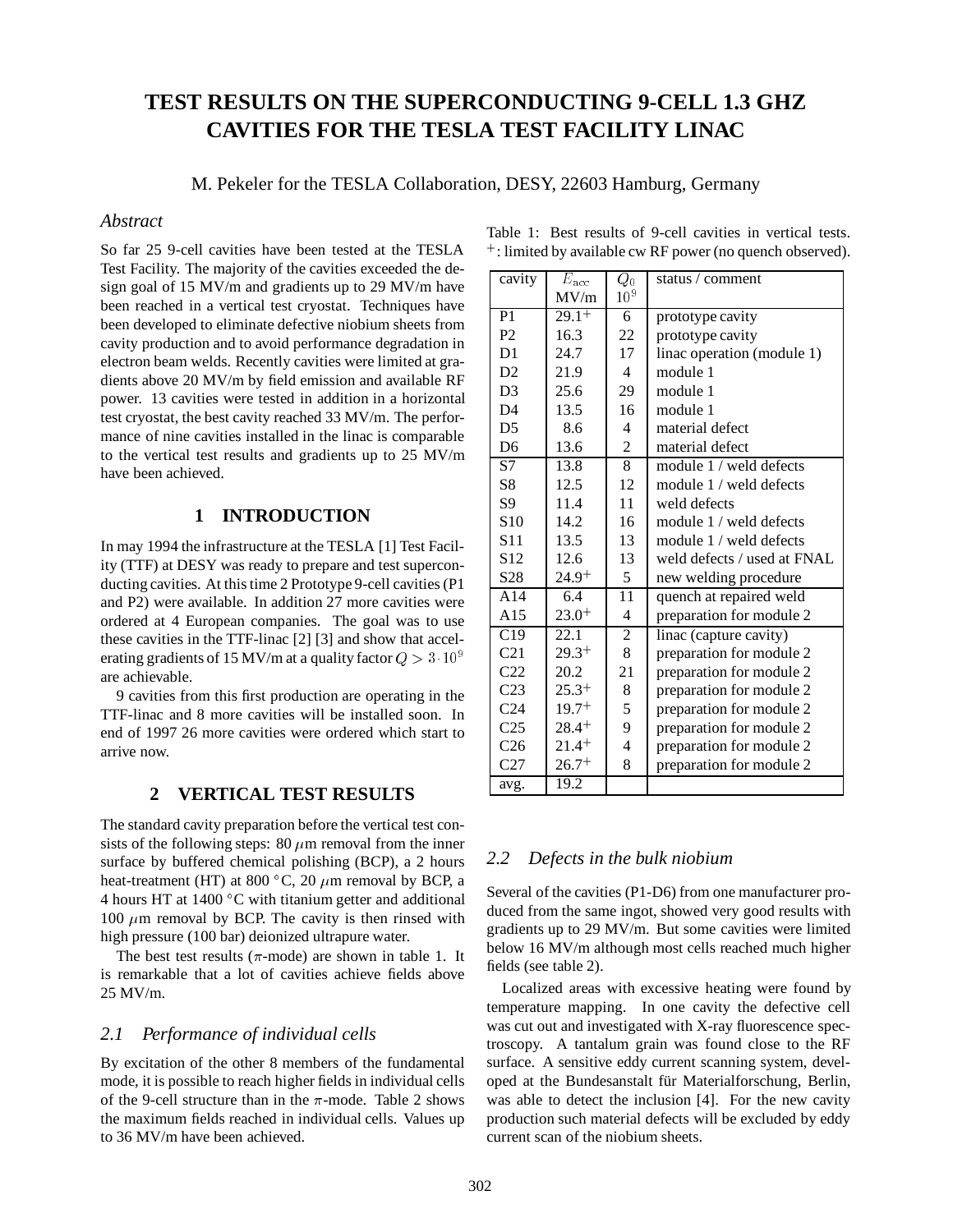Table 2: Highest fields reached in individual cells of the 9-cell structure. <sup>+</sup> : cells limited by available cw RF power,  $*$ : values taken from  $\pi$ -mode measurement.

| cavity          | maximum fields [MV/m] in cells |                   |          |                   |          |
|-----------------|--------------------------------|-------------------|----------|-------------------|----------|
|                 | 1/9                            | 2/8               | 3/7      | 4/6               | 5        |
| P <sub>1</sub>  | $29*$                          | $29^{*}$          | $29*$    | $29^{*}$          | $29*$    |
| P <sub>2</sub>  | $16*$                          | $16*$             | $16^*$   | $16^*$            | $16*$    |
| D <sub>1</sub>  | 25                             | 25                | 26       | 27                | 26       |
| D2              | $27^{+}$                       | 19                | $29^{+}$ | $27^{+}$          | $31^{+}$ |
| D <sub>3</sub>  | $25*$                          | $25*$             | $25*$    | $25*$             | $25*$    |
| D <sub>4</sub>  | 22                             | 26                | 14       | 30                | 16       |
| D <sub>5</sub>  | $22^{+}$                       | 9                 | $22^{+}$ | $22^{+}$          | 16       |
| D <sub>6</sub>  | 24                             | 25                | 16       | 28                | 14       |
| S7              | 15                             | 14                | 15       | 16                | 15       |
| S8              | 15                             | 18                | 13       | 21                | 16       |
| S <sub>9</sub>  | 20                             | 23                | 26       | 21                | 11       |
| S <sub>10</sub> | 16                             | 21                | 14       | 14                | 21       |
| S11             | 17                             | 21                | 15       | 14                | 21       |
| S <sub>12</sub> | 13                             | 16                | 13       | 13                | 16       |
| S28             | $31^{+}$                       | $28^{+}$          | $28^{+}$ | $30^{+}$          | $30^{+}$ |
| A14             | 18                             | 6                 | 18       | 18                | 14       |
| A15             | $23^{+}$                       | $23^{+}$          | 24       | $25^{+}$          | $23^{+}$ |
| C19             | $\overline{22^*}$              | $\overline{22^*}$ | $22^{*}$ | $2\overline{2^*}$ | $22^{*}$ |
| C <sub>21</sub> | $31^{+}$                       | 28†               | $31^{+}$ | $34^{+}$          | $36^{+}$ |
| C22             | 28                             | 24                | 28       | 28                | 20       |
| C <sub>23</sub> | $29^{+}$                       | $30^{+}$          | $27^{+}$ | $29^{+}$          | $30^{+}$ |
| C <sub>24</sub> | 23                             | $20^{+}$          | 23       | 23                | $20^{+}$ |
| C <sub>25</sub> | $29^{+}$                       | $28^{+}$          | $30^{+}$ | $28^{+}$          | $29^{+}$ |
| C <sub>26</sub> | $24^{+}$                       | $25^{+}$          | $25^{+}$ | $25^{+}$          | $26^{+}$ |
| C27             | $28+$                          | $28^{+}$          | 27       | $27^{+}$          | 29+      |

## *2.3 Defects in the equator weld*

Six cavities (S7-S12) produced by another manufacturer showed quenches around 11 to 14 MV/m. Most cells of these cavities were limited below 16 MV/m. Three of the cavities were investigated with temperature mapping. Several cells with heating in the equator weld were found which caused the quench. An analysis showed that improper cleaning of the weld area was responsible for the bad cavity performance [5]. With improved weld parameters and weld preparation a new cavity (S28) reached 25 MV/m without quench.

During the production of one cavity (A14) from the third manufacturer a whole was blown in one equator weld. A repair was done by welding in an extra machined plug. The repair was only good for 6 MV/m, but other cells reached up to 18 MV/m. The second cavity (A15) achieved 23 MV/m.

All the cavities (C19 - C27) produced from the fourth manufacturer reached gradients above 20 MV/m, two more than 28 MV/m. Only one cavity was limited by a quench at 20 MV/m caused by a repaired whole of an equator weld.

## *2.4 Benefit of the 1400 C heat-treatment*

A HT of 1400 C with titanium getter increases the RRR (residual resistivity ratio) and the thermal conductivity of the niobium. Produced from RRR 250-380 material RRR values of 700 were measured after the 1400 °C HT.

Some cavities were tested already after the intermediate 800 °C HT. The benefit of the  $1400$  °C HT on cavity C21 is shown in figure 1. The quench at 21 MV/m was no longer present after the 1400 C HT even at a field of 29 MV/m. Other examples of cavity improvement are listed in table 3. A degradation after a HT of 1400 °C was never observed.

A HT of 1400 °C can cure some but certainly not all defects as is evident from the results on S7-S11 which exhibit the same RF performance as cavity S12 which was only heat-treated at 800 °C.



Figure 1: Improvement of cavity C21 after a 1400 °C heattreatment.

Table 3: Improvement from heat-treatment of 1400 °C. <sup>+</sup> : limited by available cw RF power (no quench observed).

| cavity | gain $E_{\text{acc}}$ | gain RRR              | improved location   |
|--------|-----------------------|-----------------------|---------------------|
| C21    | $21 \rightarrow 31^+$ | $380 \rightarrow 760$ | cell 9 equator weld |
| C25    | $25 \rightarrow 29^+$ | $350 \rightarrow 690$ | cell 9 equator weld |
|        | $26 \rightarrow 29^+$ | $350 \rightarrow 690$ | cell 5 equator weld |
| C27    | $24 \rightarrow 27$   | $250 \rightarrow 650$ | somewhere cell 3/7  |

# **3 HORIZONTAL TESTS & OPERATION OF CAVITIES IN THE TTF-LINAC**

So far 13 cavities have been tested in a horizontal test cryostat, equipped with all auxiliary components like helium vessel, tuning system, main coupler and higher order modes couplers. The cavities are operated in pulsed mode with 500  $\mu$ s rise time and 800  $\mu$ s constant gradient time.

Figure 2 shows the comparison between vertical and horizontal tests. Some cavities show higher field emission